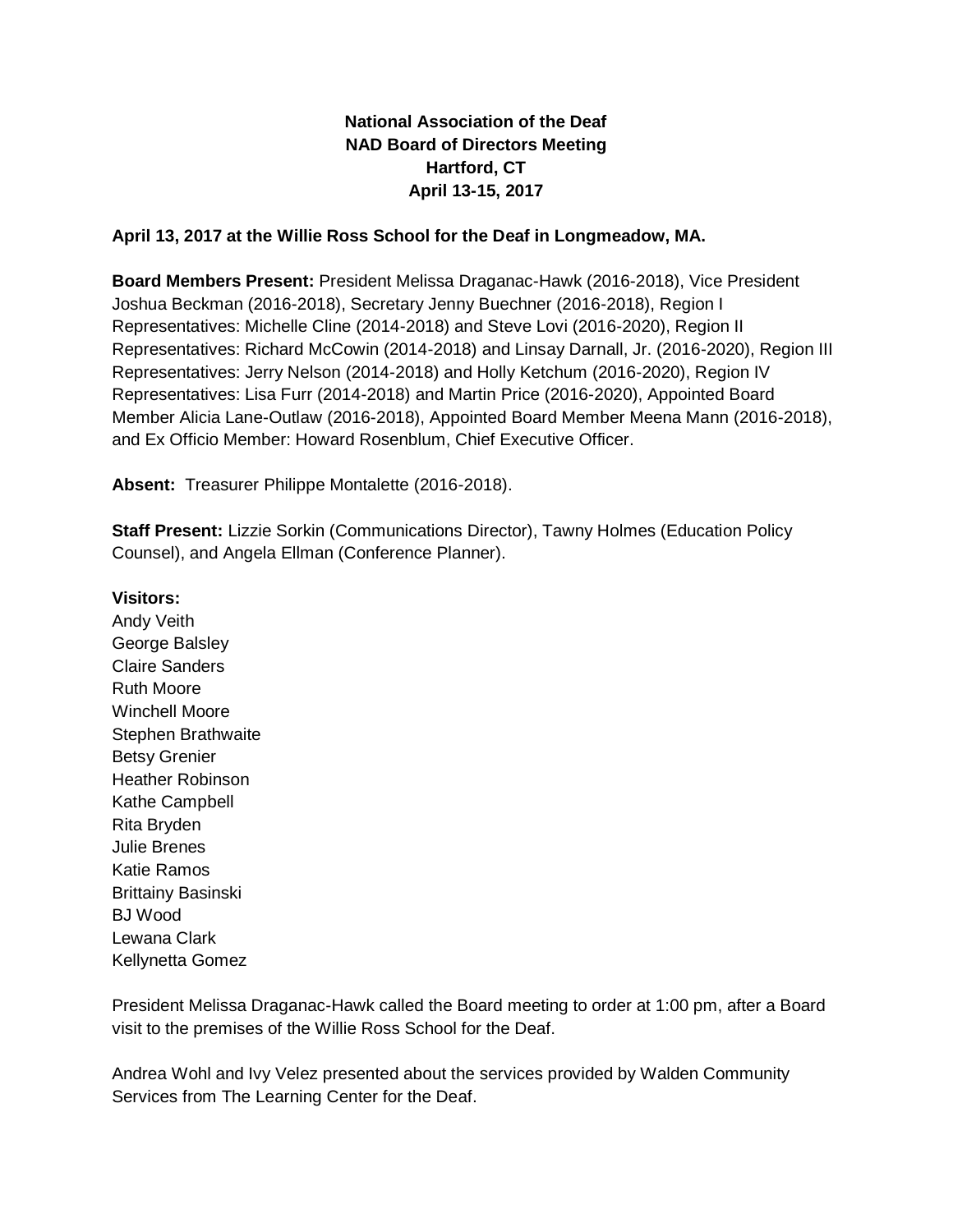President Melissa Draganac-Hawk called for a recess at 2:10 pm.

The meeting resumed at 2:30 pm.

Jerry Nelson provided a report from the Governance Committee with recommendations. The board discussed the recommendations for consideration. It was agreed that further discussion was needed and would be done at a later time during this board meeting.

In response to Proposed Priority GOV-002, the Governance Committee made recommendations for the Council of Representatives, and the format for the General Forum. The board has decided to hold the discussion until a later time during this board meeting.

In response to Proposed Priority GOV-007, the Governance Committee developed a draft for a section in the Board Policy Manual in regards to Sections. A few items included in the draft are as follows:

- Process for selection of the Section Chair to occur immediately after the NAD Biennial Conference.
- Outline of roles and expectations for Section Chair and Section Members.
- Processes for any financial approvals.
- Reporting expectations of the Section.
- Process for resignation of Section Chair.

The board had some feedback for the draft guidelines. It was agreed that Jerry would review and incorporate feedback collected from the board.

President Melissa Draganac-Hawk called for a recess at 2:50 pm.

The meeting resumed at 3:05 pm.

Several community members joined us at the meeting, and we proceeded with introductions of everyone in the room.

President Melissa Draganac-Hawk provided a brief President report. Melissa shared that she met with Melvin Walker, and was asked to be the Keynote Speaker at the upcoming RID convention. It was agreed that the NAD would cordially decline their request.

Vice President Joshua Beckman shared that he will talk about committee updates at a later time during the Board meeting.

Secretary Jenny Buechner shared an update on working with Steve Gagnon who represents NAD Affiliates and the issue regarding maintaining updates of affiliate memberships in the NAD Google Group listserv.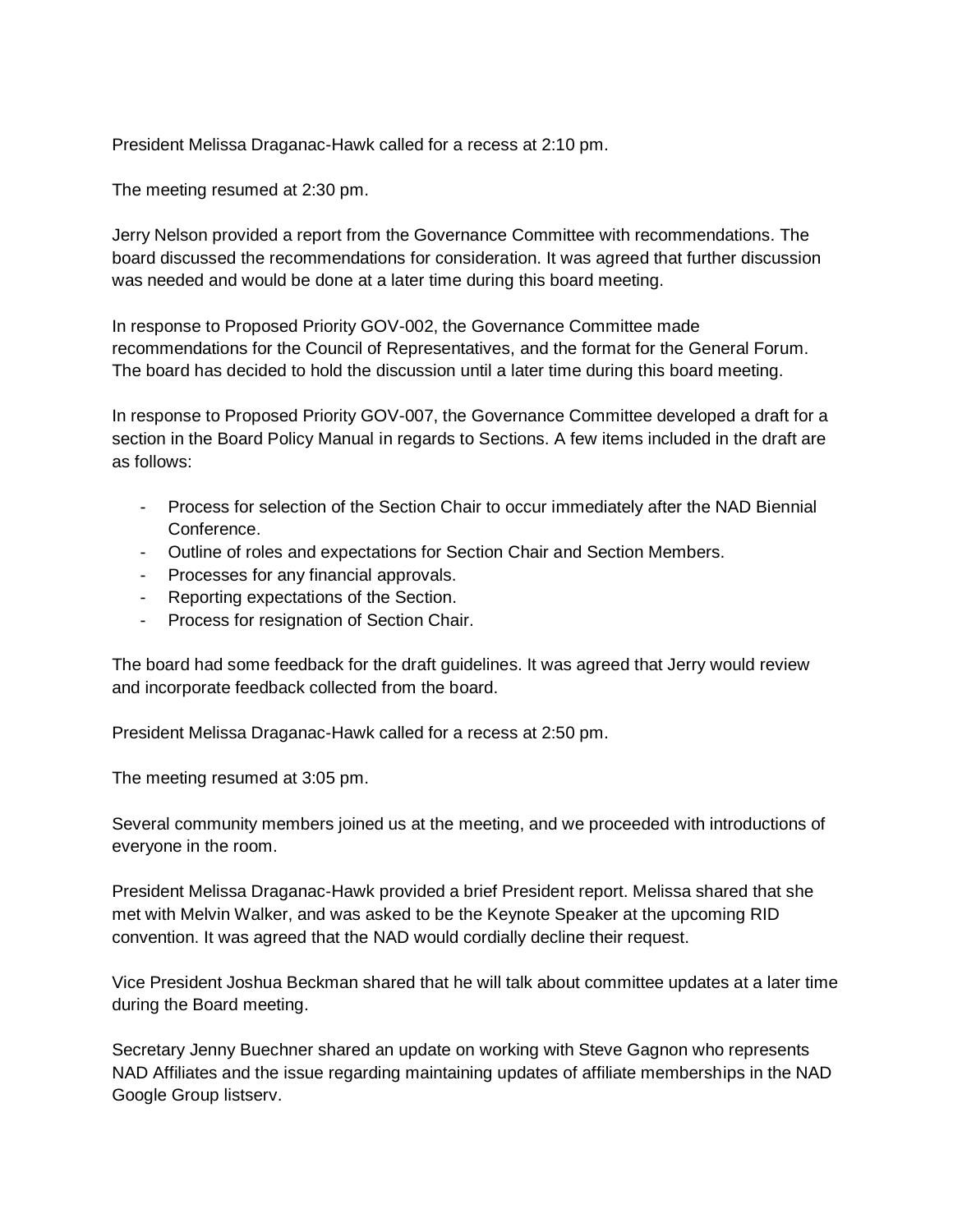Jenny also shared the report from the Election Reform Committee with their recommendation to make the Election Committee independent from the NAD Board of Directors to minimize any potential conflicts of interest. The Board agreed that the committee should explore this path and provide a draft of guidelines for review and approval.

Michelle Cline and Steve Lovi, Region I Board Members, shared that several state associations are doing their biennial conference in the spring or in the fall. They have been requested to provide a lot of technical assistance for membership and Bylaws to the state associations.

Linsay Darnall, Jr. and Richard McCowin, Region II Board Members, did not have any additional reports beyond their submitted written report to the Board.

Holly Ketchum and Jerry Nelson, Region III Board Members, shared that the state associations in Region III would like to have additional communication options, including access to Google Drive. However, there is a need for training on how to use Google Drive.

Martin Price and Lisa Furr, Region IV Board Members, did not have any additional reports beyond their submitted written report to the Board.

Meena Mann, Appointed Board Member did not have any additional reports beyond her submitted written report.

Alicia Lane-Outlaw, Appointed Board Member, requested that the board review the Outreach Report in advance of discussion to be held later this weekend.

Howard Rosenblum, Chief Executive Officer went through the CEO report with the board to discuss and clarify any questions.

President Melissa Draganac-Hawk called the meeting to recess at 5:02 pm.

## **April 14, 2017 at the Marriott in Hartford, CT.**

**Board Members Present:** President Melissa Draganac-Hawk (2016-2018), Vice President Joshua Beckman (2016-2018), Secretary Jenny Buechner (2016-2018), Region I Representatives: Michelle Cline (2014-2018) and Steve Lovi (2016-2020), Region II Representatives: Richard McCowin (2014-2018) and Linsay Darnall, Jr. (2016-2020), Region III Representatives: Jerry Nelson (2014-2018) and Holly Ketchum (2016-2020), Region IV Representatives: Lisa Furr (2014-2018) and Martin Price (2016-2020), Appointed Board Member Alicia Lane-Outlaw (2016-2018), Appointed Board Member Meena Mann (2016-2018), and Ex Officio Member: Howard Rosenblum, Chief Executive Officer.

**Absent:** Treasurer Philippe Montalette (2016-2018).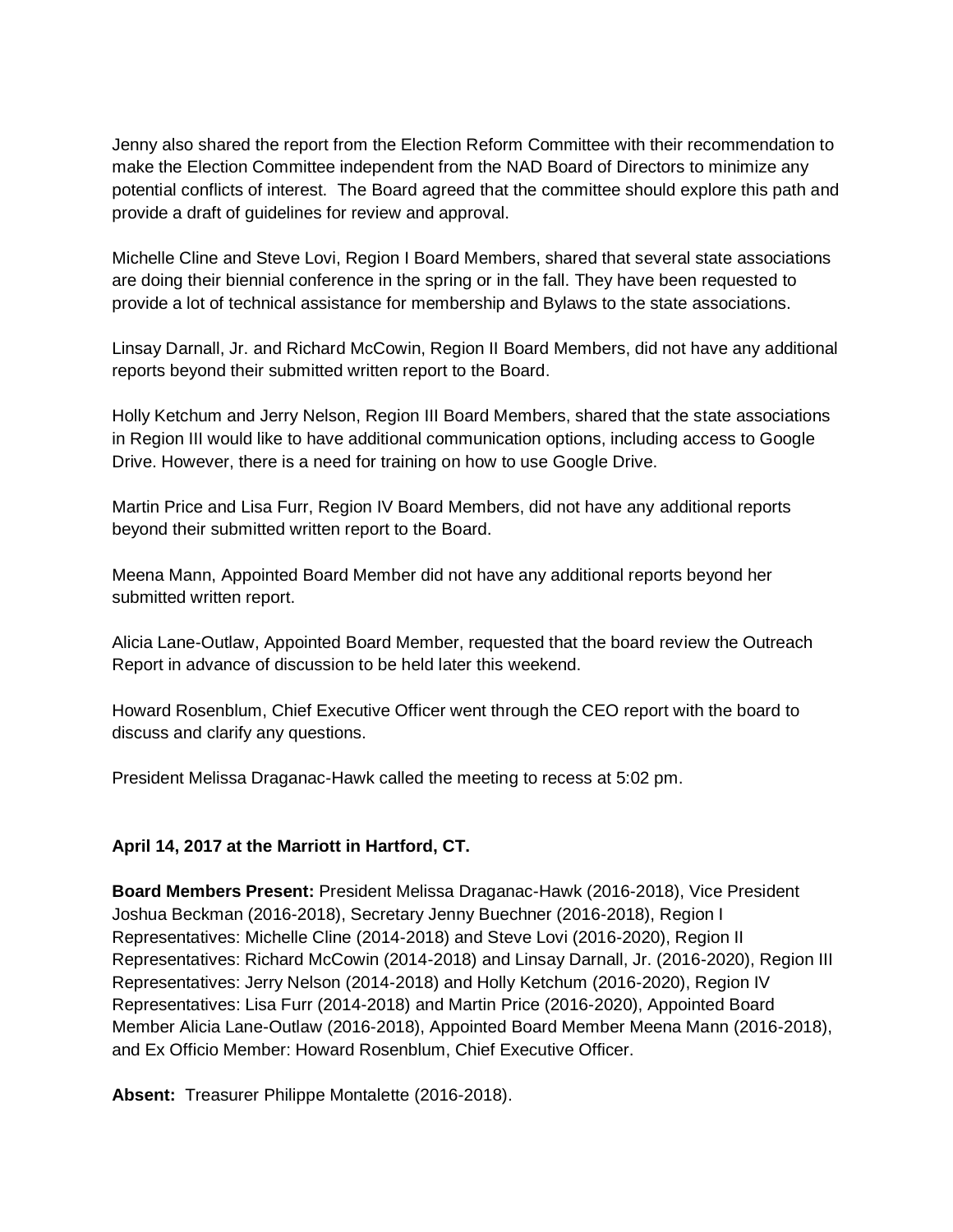**Staff Present:** Lizzie Sorkin (Communications Director), Tawny Holmes (Education Policy Counsel), and Angela Ellman (Conference Planner).

Visitors: Sandy Izinga, Barbara, Sandra, Elena, and Andy Veith.

The meeting resumed at 10:45 am, after a Board visit to the premises of the Marriott and the Hartford Convention Center.

The Board discussed with Connecticut Association of the Deaf representatives Sandy, Barbara, Sandra and Elena regarding the layout of the Marriott and the Hartford Convention Center for the 2018 Biennial Convention.

President Melissa Draganac-Hawk called for a lunch recess at 12:00 pm.

The board meeting resumed at 1:14 pm.

President Melissa Draganac-Hawk called for an Executive Session at 1:14 pm.

The Executive session concluded at 2:24 pm, and President Melissa Draganac-Hawk called for a recess.

The Board meeting resumed at 2:40 pm, and staff and visitors were welcomed back.

**Staff Present:** Lizzie Sorkin (Communications Director), Tawny Holmes (Education Policy Counsel), and Angela Ellman (Conference Planner).

**Visitors:** Andy Veith.

The board discussed committee reports.

Election Reform Committee: No additional report beyond information shared yesterday from Board Liaison, Jenny Buechner.

Conference Committee: Conference Chair, Steve Lovi reported that he is working with the Connecticut Association of the Deaf (CAD) in discussions with the City of Hartford to convince them to have fireworks on the 4th of July in 2018. CAD will conduct a road trip in the region to recruit volunteers for the 2018 Biennial Conference.

Outreach Committee: Board Liaison, Alicia Lane-Outlaw shared that they are assisting in gathering content for the website in relation to two of the Priorities. The Outreach Committee is also doing a pilot of partnership with committees and community experts in assisting them with their work.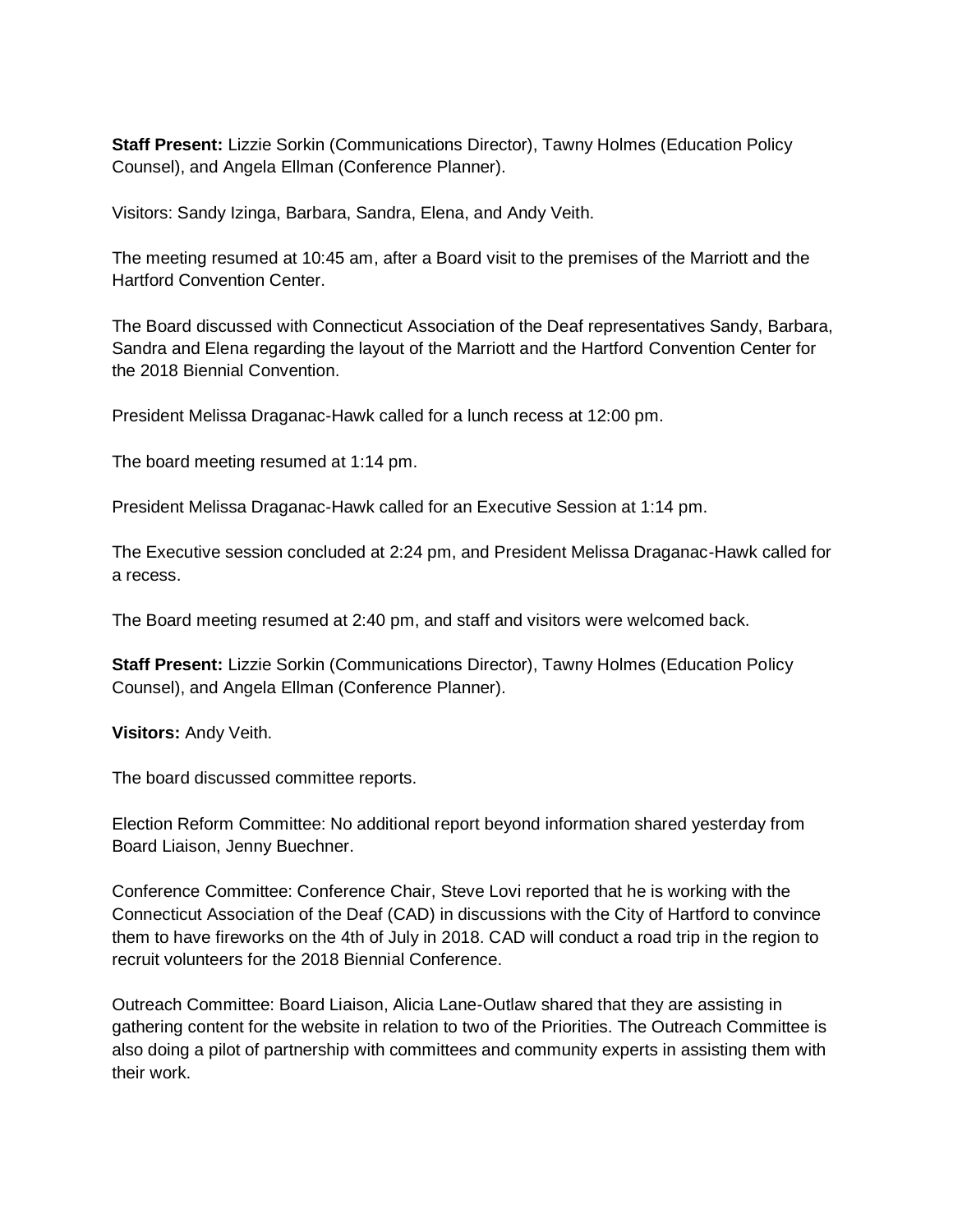Governance Committee: Governance Chair, Jerry Nelson shared that the State Association and Affiliate Committee is back in action. The committee would like to work with NAD Headquarters in assisting with training modules for State Associations.

Public Policy: No additional report from Staff Liaison, Howard Rosenblum, beyond the submitted written report from Public Policy Chair Alexis Kashar.

Diversity Strategy Team: Vice President Joshua Beckman shared that he met with Chair Shilpa Hanumantha Lacy and they are working on several projects for DST including developing a directory of training videos and people, creating short video clips for distribution on social media, and preparing to provide a 4-hour training on diversity prior to NLTC.

Youth Strategy Team: Board Liaison Linsay Darnall, Jr. shared that all of the committee members are within ages 18-30, except for one. Jeremiah Thompson, chair of the Outreach Committee is also on the Youth Strategy Team. They are working on a survey and will work in collaboration with the Outreach Committee for feedback.

Deaf Culture and History Section: Vice President Joshua Beckman shared that Jerry Nelson will lead efforts in assisting DCHS in selecting their new Chair, and Linsay Darnall, Jr. will then resume as the Board Liaison for DCHS.

LGBT Section: Board Liaison Lisa Furr shared that they are working on selecting a new chair for the section.

Deaf Business Advocacy Section: No report from the section or Board Liaison Philippe Montalette.

Interpreter Section: Board Liaison Richard McCowin shared that they are working on selecting a new chair for the section.

CDI Task Force: Board Liaison Richard McCowin shared that the CDI Task Force submitted a presentation proposal on CDI Clients and their rights for the Deaf Interpreters Conference in Philadelphia.

Interpreter Referral Agency Certification Committee: No report from Board Liaison Lisa Furr.

Public Safety Task Force: Board Liaison Michelle Cline shared that Kim Davis is the Chair of the committee, and they hope to schedule their first meeting shortly after this board meeting.

VRI Task Force: Board Liaison Holly Ketchum shared that VRI is still a hot issue with hospitals and employment. Deaf Seniors of America (DSA) and the NAD are working on scheduling a meeting with the Joint Commission to discuss concerns.

Affiliates: No report from Board Liaison Jenny Buechner.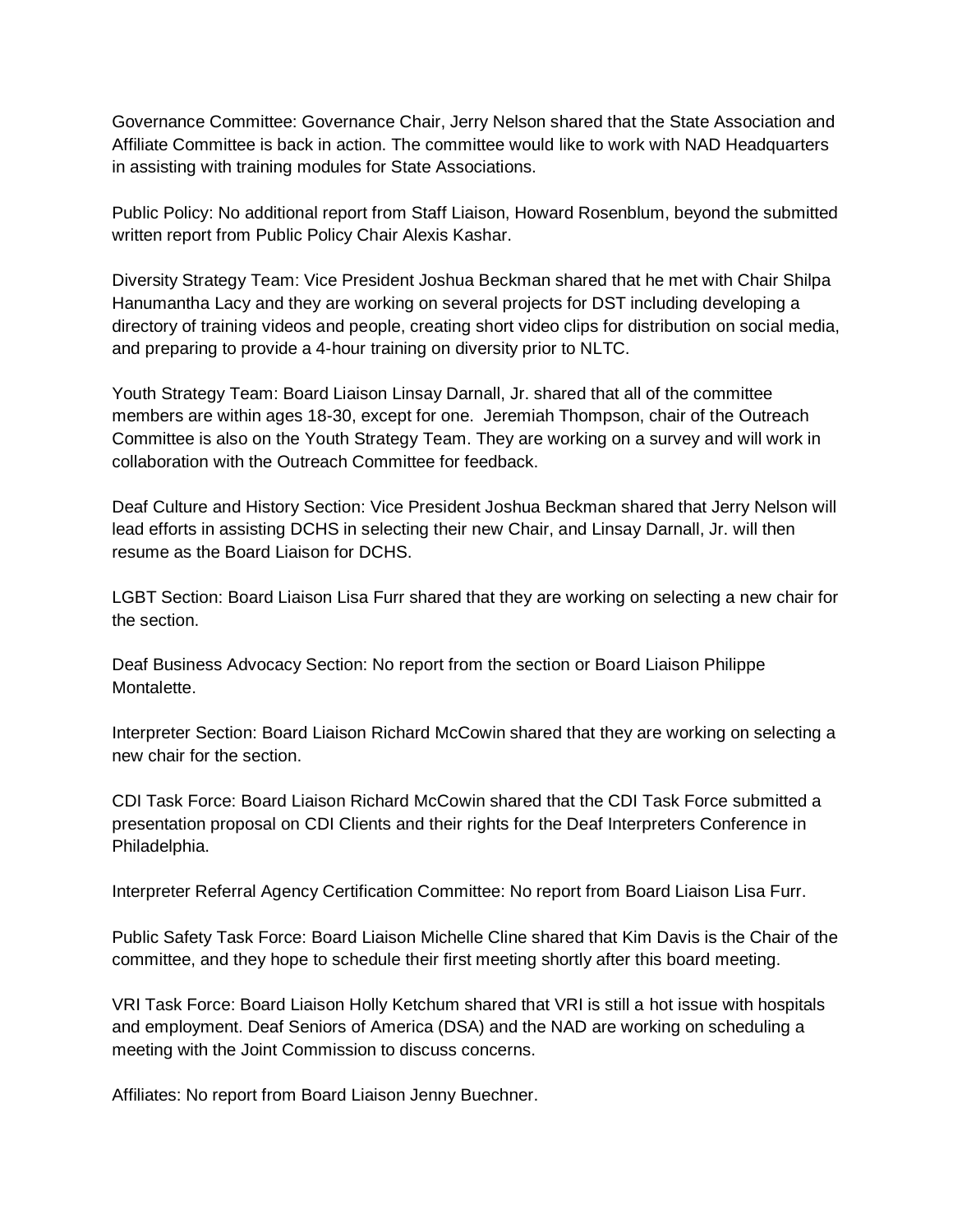Organization Committee: Meena Mann, Chair of the Organization Committee, shared that they have completed the SMART assessment of the 2016-2018 Priorities and will share with the board.

Education Strategy Team: Tawny Holmes, Chair of the Education Strategy Team (EST), shared their progress on the Priority regarding Language Deprivation (2016-AZ-PUB-015 - Campaign to End Language and Cultural Deprivation). The SMART assessment has been helpful in understanding what needs to be done. The EST will conduct parts of the priority, and then NAD HQ will conduct the rest.

The board discussed to better understand the role and function of EST and the Education Committee under Public Policy. The EST is focused on getting the word out on what is being done in regards to education for deaf children.

The Language Deprivation Task Force is focused on developing a legislative strategy in regards to language deprivation for deaf children.

President Melissa Draganac-Hawk called for a recess at 3:53 pm.

The meeting resumed at 3:58 pm.

The board discussed about the upcoming NLTC and the Mini-Conferences to support state associations and affiliates. The following topics were discussed:

- Topics and presenters for workshops at NLTC.
- Topics for Mini-Conferences.
- Strategies for training on 2018 Biennial Conference, specifically the Council of Representatives, and proposed priorities, including SMART assessments.
- Schedule for Board travel, board meeting and pre-conference diversity training.

Lizzie Sorkin shared with the board her idea for Region Updates for the NADMag and video reports from Region Board members.

President Melissa Draganac-Hawk called the meeting to recess at 4:58 pm.

## **April 15, 2017 at the Marriott in Hartford, CT.**

**Board Members Present:** President Melissa Draganac-Hawk (2016-2018), Vice President Joshua Beckman (2016-2018), Secretary Jenny Buechner (2016-2018), Region I Representatives: Michelle Cline (2014-2018) and Steve Lovi (2016-2020), Region II Representatives: Richard McCowin (2014-2018) and Linsay Darnall, Jr. (2016-2020), Region III Representatives: Jerry Nelson (2014-2018) and Holly Ketchum (2016-2020), Region IV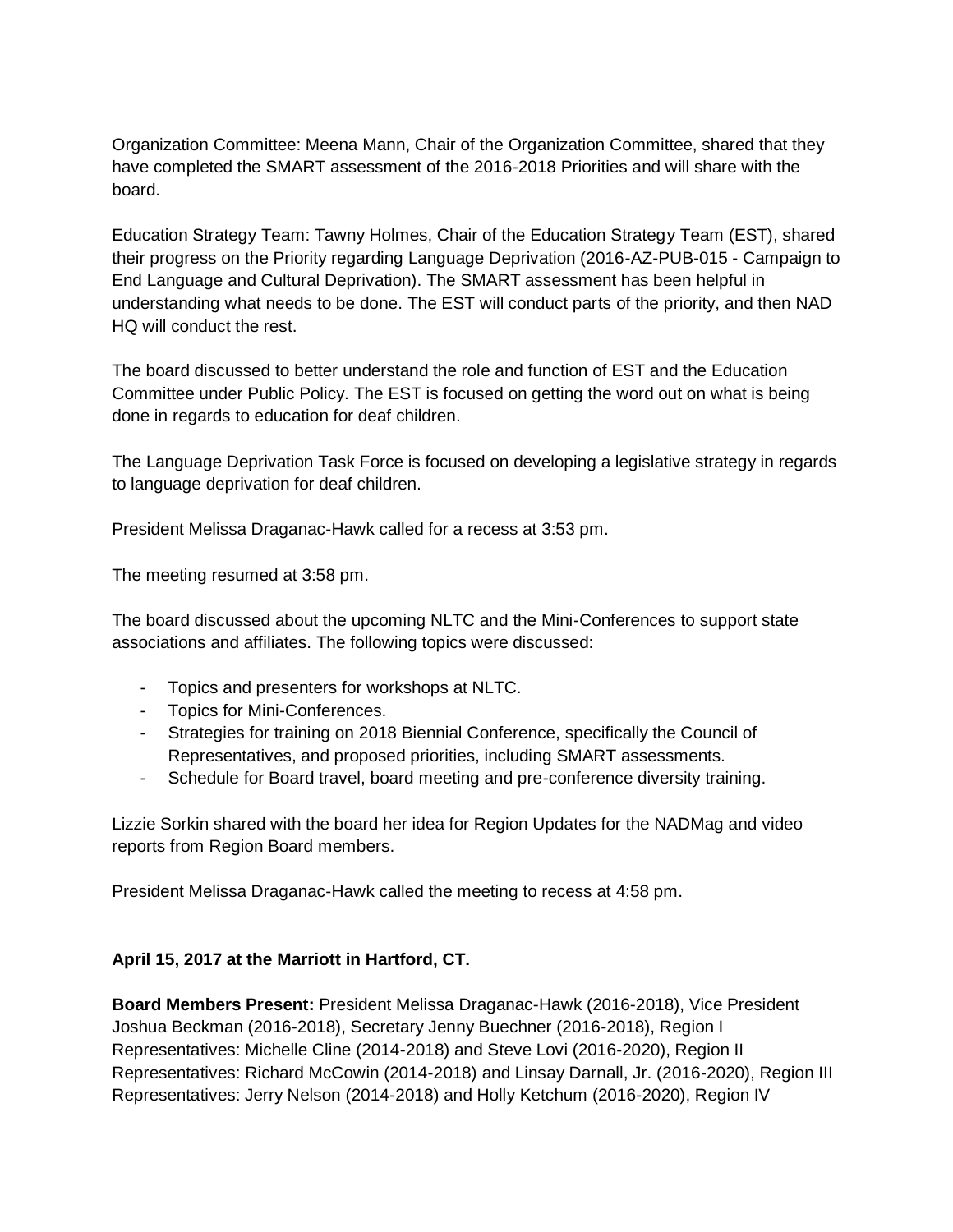Representatives: Lisa Furr (2014-2018) and Martin Price (2016-2020), Appointed Board Member Alicia Lane-Outlaw (2016-2018), Appointed Board Member Meena Mann (2016-2018), and Ex Officio Member: Howard Rosenblum, Chief Executive Officer.

**Absent:** Treasurer Philippe Montalette (2016-2018).

**Staff Present:** Lizzie Sorkin (Communications Director), Tawny Holmes (Education Policy Counsel), and Angela Ellman (Conference Planner).

Visitors: Andy Veith

President Melissa Draganac-Hawk called the meeting to resume at 8:15 am.

The Board took a moment to recognize the 200th anniversary of the American School for the Deaf.

President Melissa Draganac-Hawk shared the agenda for the day which included the following:

Work sessions Business meeting Fundraising workshop Lunch Travel to ASD for the ASL Competition event.

The Board discussed some topics prior to breaking out for work sessions.

Lisa Furr shared that Washington School for the Deaf has a Deaf Teen Leadership Camp and they would like to have NAD involved with their program. Lisa Furr will work with NAD Youth Coordinator Allie Rice.

The Board recognized that there is a need to develop a list of camps available for Deaf people.

The Board discussed the information posted on the NAD website stating that the NAD serves 48 million deaf and hard of hearing individuals, this data is from research conducted by Johns Hopkins University.

Richard McCowin shared that the Postal Office is neglecting deaf employees and letting them go. Richard will go to Washington, DC on May 2nd for the National American Postal Workers Union Deaf and Hard of Hearing Taskforce Conference. He invited Howard to attend on behalf of the NAD.

Jerry Nelson shared that at the end of the President Obama term, there was an increase of disabled people working in the federal government, however the Office of Personnel Management shows a decrease in deaf employees in the federal government.